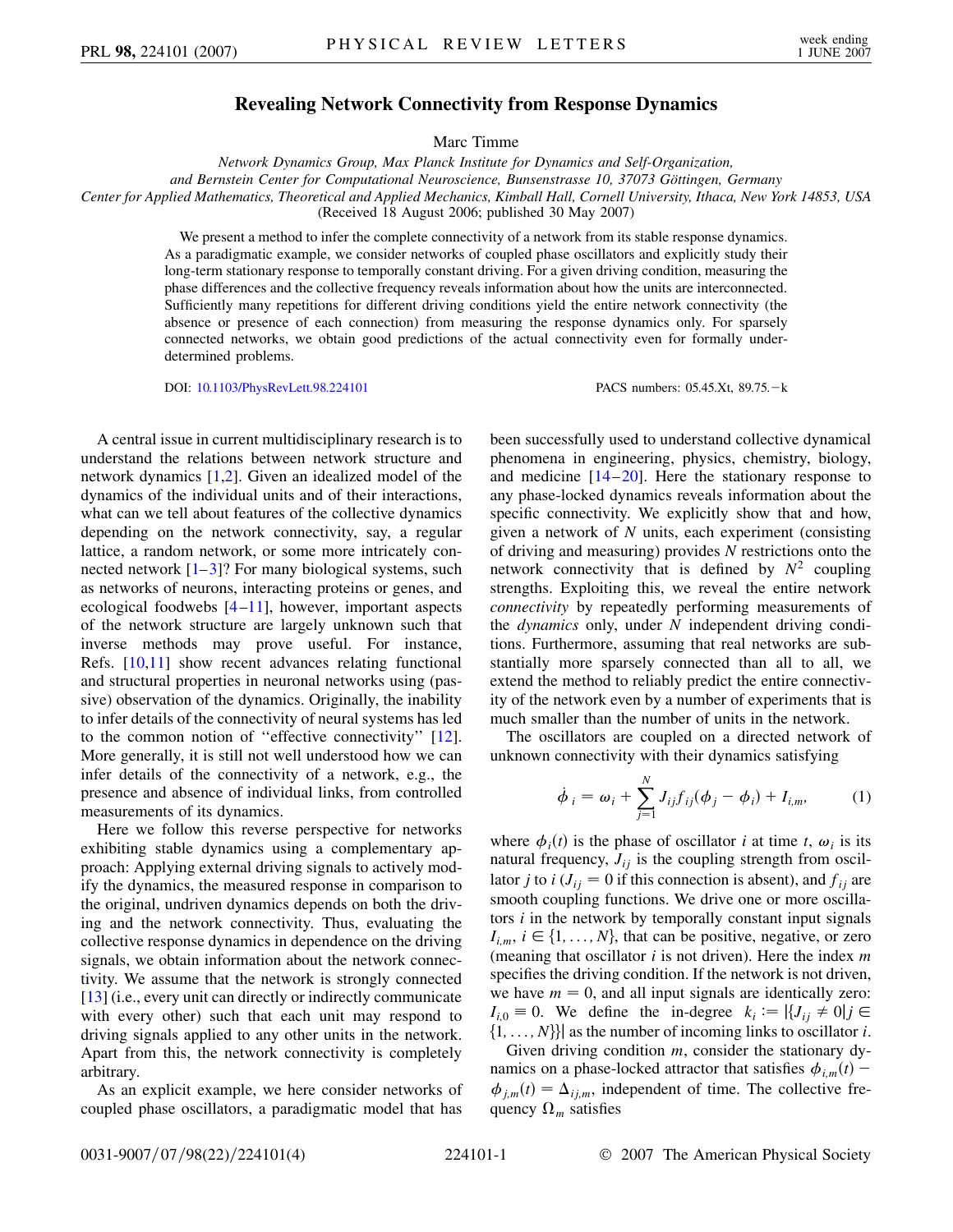<span id="page-1-5"></span>
$$
\Omega_m = \omega_i + \sum_{j=1}^{N} J_{ij} f_{ij} (\phi_{j,m} - \phi_{i,m}) + I_{i,m}
$$
 (2)

for all  $i \in \{1, ..., N\}$ . The undriven ( $I_{i,0} \equiv 0$ ) network has collective frequency  $\Omega_0$ .

The driving inputs  $I_{i,m}$  effectively change the units' natural frequencies. Keeping the signal strengths sufficiently small, we structurally perturb the phase-locked state such that it stays phase-locked and close to the original, i.e.,

$$
|(\phi_{j,m} - \phi_{i,m}) - (\phi_{j,0} - \phi_{i,0})| \ll 1; \tag{3}
$$

<span id="page-1-1"></span>cf. Fig. [1](#page-1-0). Such a driving signal results in a phase pattern of the entire network that depends on the details of the connectivity of that network as well as on the driving signal itself [\[21](#page-3-10)[–26\]](#page-3-11).

Now take the differences between the phase-locked conditions for the driven and the undriven system:

$$
D_{i,m} = \sum_{j=1}^{N} J_{ij} [f_{ij}(\phi_{j,m} - \phi_{i,m}) - f_{ij}(\phi_{j,0} - \phi_{i,0})], \quad (4)
$$

where  $D_{i,m} := \Omega_m - \Omega_0 - I_{i,m}$ . For sufficiently small structural perturbations, relation ([3\)](#page-1-1) holds, and we approximate  $f_{ij}(x) = f'_{ij}(\Delta_{ji,0})x + \mathcal{O}(x^2)$  and abbreviate the phase

<span id="page-1-0"></span>

<span id="page-1-6"></span>FIG. 1 (color). Driving induces phase patterns, implicitly de-fined by ([2\)](#page-1-5). The network has  $N = 16$  units, each connected with a coupling strength  $J_{ij} = 1/k_i$  to  $k_i \equiv 8$  randomly selected others ( $J_{ij} = 0$  otherwise). (a) Homogeneous frequencies,  $\omega_i$ 1; (b) heterogeneous random frequencies  $\omega_i \in [0.1, 1.1]$ . The phase differences  $\Delta \phi_i := \max_j {\{\phi_j\}} - \phi_i$  in the stationary states are plotted versus *i*. The responses to three different driving conditions—(blue  $\circ$ ) one unit *i* = 5 driven, *I*<sub>5,1</sub> = 0.3; (red ○) two units  $i \in \{2, 8\}$  driven,  $I_{2,2} = I_{8,2} = 0.3$ ; (gray ●) all units driven by a signal of random strength  $I_{i,3} \in [0, 0.3]$ —are shown along with the undriven dynamics  $(\times)$ .

<span id="page-1-2"></span>shifts 
$$
\theta_{j,m} := \phi_{j,m} - \phi_{j,0}
$$
 yielding

$$
D_{i,m} = \sum_{j=1}^{N} \hat{J}_{ij} \theta_{j,m},
$$
 (5)

<span id="page-1-3"></span>where  $\hat{J}$  is the  $N \times N$  Laplacian matrix given by

$$
\hat{J}_{ij} = \begin{cases} J_{ij} f'_{ij}(\Delta_{ji,0}) & \text{for } i \neq j, \\ -\sum_{k,k \neq i} J_{ik} f'_{ik}(\Delta_{ki,0}) & \text{for } i = j. \end{cases}
$$
 (6)

Given one driving condition  $m$ , we measure  $N - 1$ independent phase shifts  $\theta_{i,m}$  and one collective frequency  $\Omega_m$  to obtain *N* linearized equations [\(5\)](#page-1-2) that restrict the *N*2-dimensional space of all possible network connectivities  $(\hat{J}_{ij})_{i,j \in \{1,...,N\}}$ . This is the maximum number of restrictions one can deduce from one experiment. From repeated measurements under linearly independent driving conditions, we obtain more and more information about the connectivity: After performing *M* experiments [\[27](#page-3-12)], the space of networks is restricted by *MN* equations

$$
D = \hat{J}\theta,\tag{7}
$$

<span id="page-1-4"></span>where  $\theta = (\theta_{i,m})_{i \in \{1,\dots,N\}, m \in \{1,\dots,M\}}$  is the  $N \times M$  matrix of column vectors of phase differences for each experiment *m*, and, analogously,  $D = (D_{i,m})_{i,m}$  is the  $N \times M$  matrix of the effective frequency offsets. Thus, we are left with an  $(N - M)N$ -dimensional family of possible networks that are consistent with the *M* measured data sets. In particular, this implies that, after  $M = N$  experiments, the network connectivity is specified completely as given by  $\hat{J} =$  $D\theta^{-1}$ . During reconstruction, we substitute the diagonal entries of the reconstructed matrix by its off-diagonal sums according to  $(6)$ . In all numerical illustrations, we take the standard Kuramoto model  $f_{ij} \equiv \sin$  for all *i*, *j* and approxi-mate the prefactors in ([6](#page-1-3)) by  $f'_{ij}(\Delta_{ij,0}) \approx 1$ . A reliable reconstruction of the connectivity from measurements of the collective response dynamics is illustrated in Fig. [2.](#page-2-0)

This direct method is capable of revealing not only which links are present and which are absent but also gives a good quantitative estimate of the actual effective link strengths  $\hat{J}_{ij}$ . It has, however, also some drawbacks. The problem of solving [\(7\)](#page-1-4) can be ill-conditioned in the sense that the ratio of the largest and the smallest singular value of  $\theta^T$  is large, leading to low-quality reconstruction. Moreover, the direct method might become impractical when studying real-world networks, which often consist of a large number *N* of units and thus would require a large number  $M = N$  of (possibly costly) experiments.

Can we obtain the connectivity more efficiently, even with  $M < N$  experiments? In many networks, such as networks of neurons in the brain, a substantial number of potential links are *not* present: Each node *i* typically has a number  $k_i \ll N$  of links. Here we exploit this fact and look for that connectivity matrix *J* that has the least number of links (maximum number of  $J_{ij} = 0$ ) but is still consistent with all *M* measured data sets.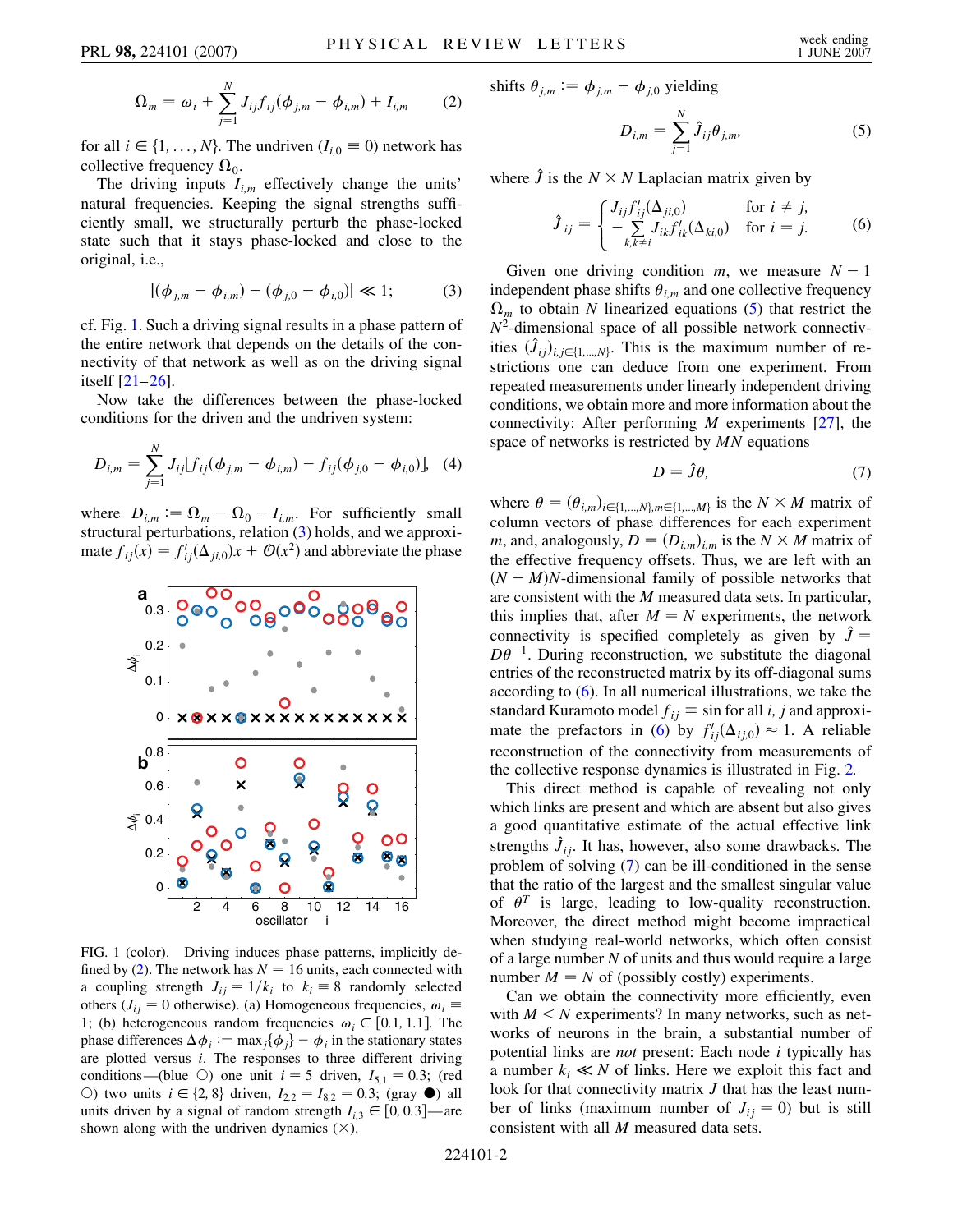<span id="page-2-0"></span>

FIG. 2. Inferring connectivity from measuring response dynamics.  $M = N = 16$  experiments [[29](#page-3-15)]. (a),(b) Connectivities of the networks with homogeneous and heterogeneous natural frequencies of Figs.  $1(a)$  and  $1(b)$ , respectively, as reconstructed using Eqs.  $(5)-(7)$  $(5)-(7)$  $(5)-(7)$ . The matrix of off-diagonal connection strengths  $\hat{J}_{ij}$  is gray-coded from light gray  $(\hat{J}_{ij} = 0)$  to black  $(\hat{J}_{ij} = \max_{i',j'} {\{\hat{J}_{i'j'}\}})$ . Insets: Elementwise absolute difference  $|J_{ij}^{\text{original}} - J_{ij}^{\text{derived}}|$ , plotted on the same scale.

To achieve this goal, we use the constraints [\(7](#page-1-4)) to parametrize the family of admissible matrices by  $(N - M)N$ real parameters  $P_{ij}$ ,  $i \in \{1, ..., N\}$ ,  $j \in \{M + 1, ..., N\}$ , in a standard way using a singular value decomposition of  $\theta^T = USV^T$ , where the  $M \times N$  matrix *S* contains the singular values on the diagonal  $S_{ij} = \delta_{ij} \sigma_i \ge 0$ . We rewrite the set of all coupling matrices  $\hat{J} = DU\tilde{S}V^{T} + PV$ , setting  $P_{ij} = 0$  for all  $j \leq M$  and  $\tilde{S}_{ij} = \delta_{ij}/\sigma_i$  if  $\sigma_i >$  $10^{-4}$  and  $\tilde{S}_{ii} = 0$  if  $\sigma_i \le 10^{-4}$ . Finally, we minimize the 1-norms of the row vectors of  $\hat{J}$  (input coupling strengths)

$$
\|\hat{J}_i\|_1 := \sum_{j=1; j \neq i}^N |\hat{J}_{ij}| \tag{8}
$$

with respect to the parameters *P*, separately for all oscillators *i*. By this method, we find the network with a minimal number of incoming links (maximal number of zero entries) [[28](#page-3-13)]; thus, we find a particularly sparse network satisfying the measurement data. Reasonably good reconstructions can already be obtained with the number of experiments *M* being substantially smaller than *N*, as illustrated in Fig. [3.](#page-2-1)

How reliable is such a reconstruction? This depends on the details of the network connectivity and the realization of driving. We did a case study for random networks of different numbers *N* of identical oscillators each receiving input connections from  $k_i \equiv k \le N$  randomly chosen others. Using  $J_{\text{max}} = \max_{i',j'} \{ |J_{i'j'}^{\text{derived}}|, |J_{i'j'}^{\text{original}}| \}$ , define the elementwise relative difference as

$$
\Delta J_{ij} := J_{\text{max}}^{-1} | J_{ij}^{\text{derived}} - J_{ij}^{\text{original}} | / 2
$$
 (9)

such that  $\Delta J_{ij} \in [0, 1]$ . After *M* experiments, the quality of reconstruction is defined as the fraction

$$
Q_{\alpha}(M) := \frac{1}{N^2} \sum_{i,j} H((1 - \alpha) - \Delta J_{ij}) \in [0, 1]
$$
 (10)

of coupling strengths which are considered correct. Here  $\alpha \leq 1$  is the required accuracy of the coupling strengths

<span id="page-2-1"></span>

FIG. 3. Revealing connectivity with  $M < N$  experiments. Network ( $N = 64$ ,  $k_i \equiv 10$ ,  $\omega_i \equiv 1$ ) reconstructed by minimizing the 1-norm, (a)  $M = 38$  and (b)  $M = 24$ . The insets are as in Fig. [2.](#page-2-0)

and *H* the Heaviside step function;  $H(x) = 1$  for  $x \ge 0$  and  $H(x) = 0$  for  $x < 0$ . Typically, the quality of reconstruction increases with *M* (but depends also on the realizations of the experiments), becoming close to 1 already for *M* substantially smaller than *N*; see Fig. [4\(a\).](#page-2-2) We furthermore evaluated the minimum number of experiments

$$
M_{q,\alpha} := \min\{M|Q_{\alpha}(M) \ge q\} \tag{11}
$$

required for accurate reconstruction on quality level *q*. Figure  $4(b)$  shows  $M_{0.98,0.95}$ , the minimum number of experiments required for having at least  $q = 98\%$  of the links accurate in strength on an accuracy level of at least  $\alpha =$ 0.95, as a function of *N*. The numerics suggests that  $M_{q,\alpha}$ generally scales sublinearly (presumably logarithmically) with network size *N* for reasonable  $0 < 1 - \alpha \ll 1$  and  $0 < 1 - q \ll 1$ . In particular, it implies that the connectivity of a network can be revealed reliably even if *M* is much smaller than the network size *N*.

In the present study we took advantage of the fact that, in response to driving (cf. also  $[21–26]$  $[21–26]$  $[21–26]$ ), networks with stable dynamics respond in a way characteristic of their connectivity (cf. also Fig. [1](#page-1-0) and Refs. [[25](#page-3-14),[26](#page-3-11)]). Thus, information about the *connectivity* can be revealed from measuring the response *dynamics*. To achieve this, we exploited all available information of the network dynamics (the  $N - 1$ independent phase differences and the collective frequency) rather than only statistical information such as one order parameter. Interestingly, in a recent study,



<span id="page-2-2"></span>FIG. 4. Quality of reconstruction and required number of experiments. (a) Quality of reconstruction ( $\alpha = 0.95$ ) for  $k = 10$ and  $N = 24$  ( $\diamondsuit$ ),  $N = 36$  ( $\triangle$ ),  $N = 66$  ( $\circ$ ), and  $N = 96$  ( $\circlearrowright$ ). (b) Minimum number of experiments required ( $q = 0.98$ ,  $\alpha =$ 0*:*95) versus network size *N* with best linear and logarithmic fits (gray and black solid lines). The inset shows same data with *N* on logarithmic scale.